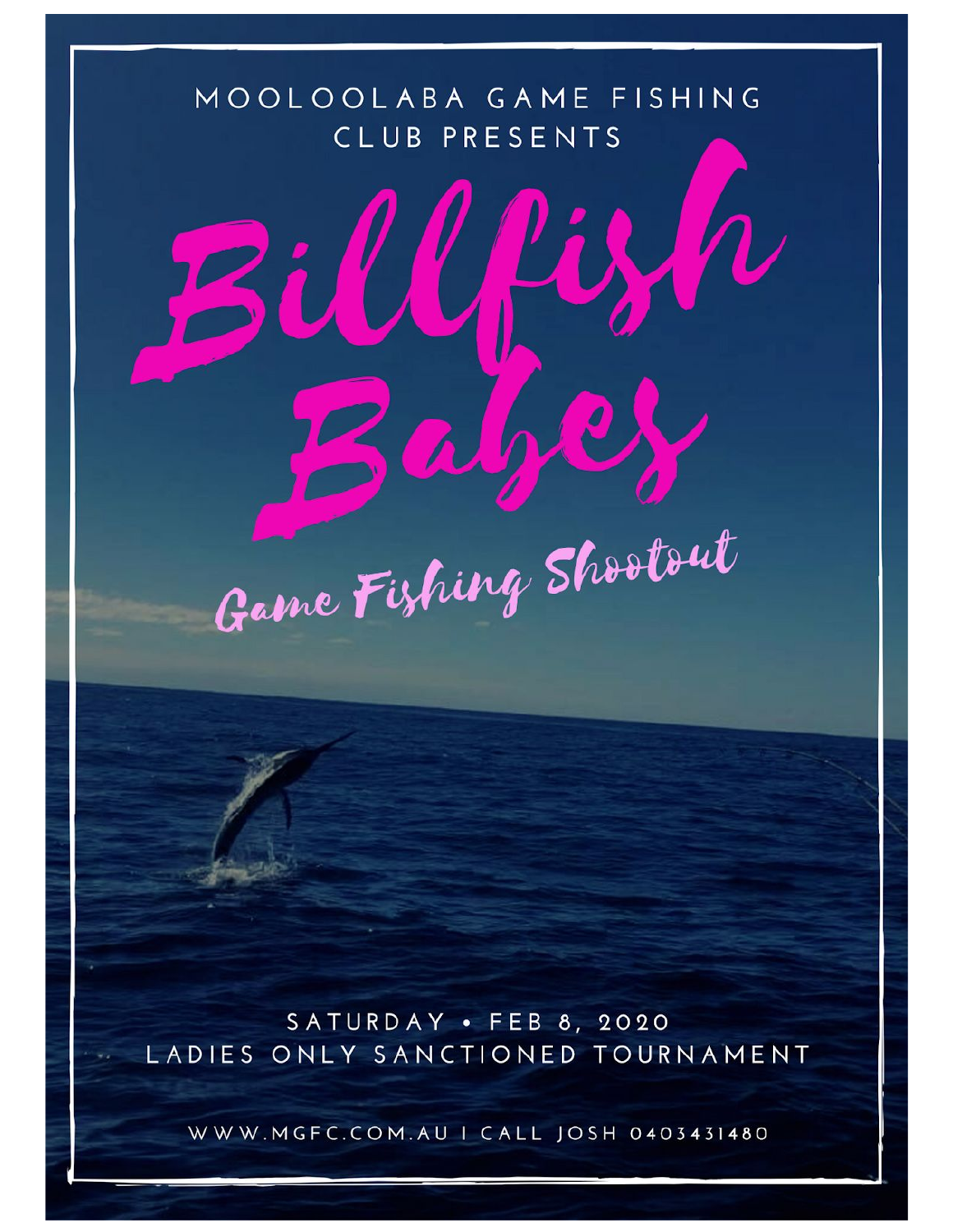

## **GENERAL INFORMATION**

The Billfish Babes Game Fishing Shootout is hosted by the Mooloolaba Game Fishing Club Inc (MGFC). It is a light tackle tag and release tournament which is open to female anglers (Babes) only who are members of Q.G.F.A or the G.F.A.A.

## **ENQUIRIES**

MGFC President: Joshua Cox

Mob. 0403 431 480

Email. joshua.cox000@gmail.com

MGFC Secretary: Chris Dickinson

Mob. 0437 337 996

Email. cgdickinson@bigpond.com

Join our Facebook Group for regular updates or visit www.mgfc.com.au

# **TOURNAMENT ENTRY**

\$120 for Senior Babes

- \$50 for Junior Babes
- \$100 for fixed Calcutta
- \$50 each non-fishing crew (dinner ticket only)

\$50 for extra dinner tickets which must be pre-paid with Tournament Entry on or before Friday briefing night.

Included in your entry is:

- Friday Evening Meet & Greet 6:30pm (finger food included. Cash bar)
- Saturday Evening Presentation Dinner
- Tournament Shirt\*
- Tournament Bags (one per boat) It is the skippers responsibility to collect the Tournament Bag.
- R.E.D Levy

**\*Note:** tournament shirts are distributed to teams based on their order of entry – the later the entry the less chance of shirt size requirements being met, and risk of running out of shirts.

#### **LUCKY ANGLER / ENTRY PRIZE ELIGIBILITY**

- must be financial for the tournament
- must be a financial QGFA Member
- must be a competing angler
- must attend the Presentation

Crew are not included in the prize draw.

# **QUALIFICATIONS**

The tournament will be fished to G.F.A.A. rules. Anglers MUST be a current financial member of a club affiliated with either G.F.A.A or Q.G.F.A. All anglers may be asked to provide proof of current membership. MGFC Membership is available, please speak to Joshua on 0403 431 480. The Club reserves the right to refuse entry to any person.

## **MARINA BERTHS**

MGFC will include a marina berth for Friday and Saturday (subject to availability) as part of the entry fee upon request. Additional days are at your own cost. (Early bookings essential due to limited numbers). Please observe Marina rules at all times, be respectful to other residents at the marina.

Phone Steve Turner on 0412 679 488 for berth allocation prior to Saturday. *It is the skippers responsibility to collect the marina key.*

# **FACILITIES**

Tags are required to gain access to the facilities and the Marina. Tags will be available as you arrive & on briefing night. A fee of \$100 will be charged which will be refunded upon departure. Please see Steve Turner to collect your tag.

# **REGISTRATION**

All boats and Babes must be registered and paid by 5pm, Saturday February 1. Tournament brochure and entry form are available on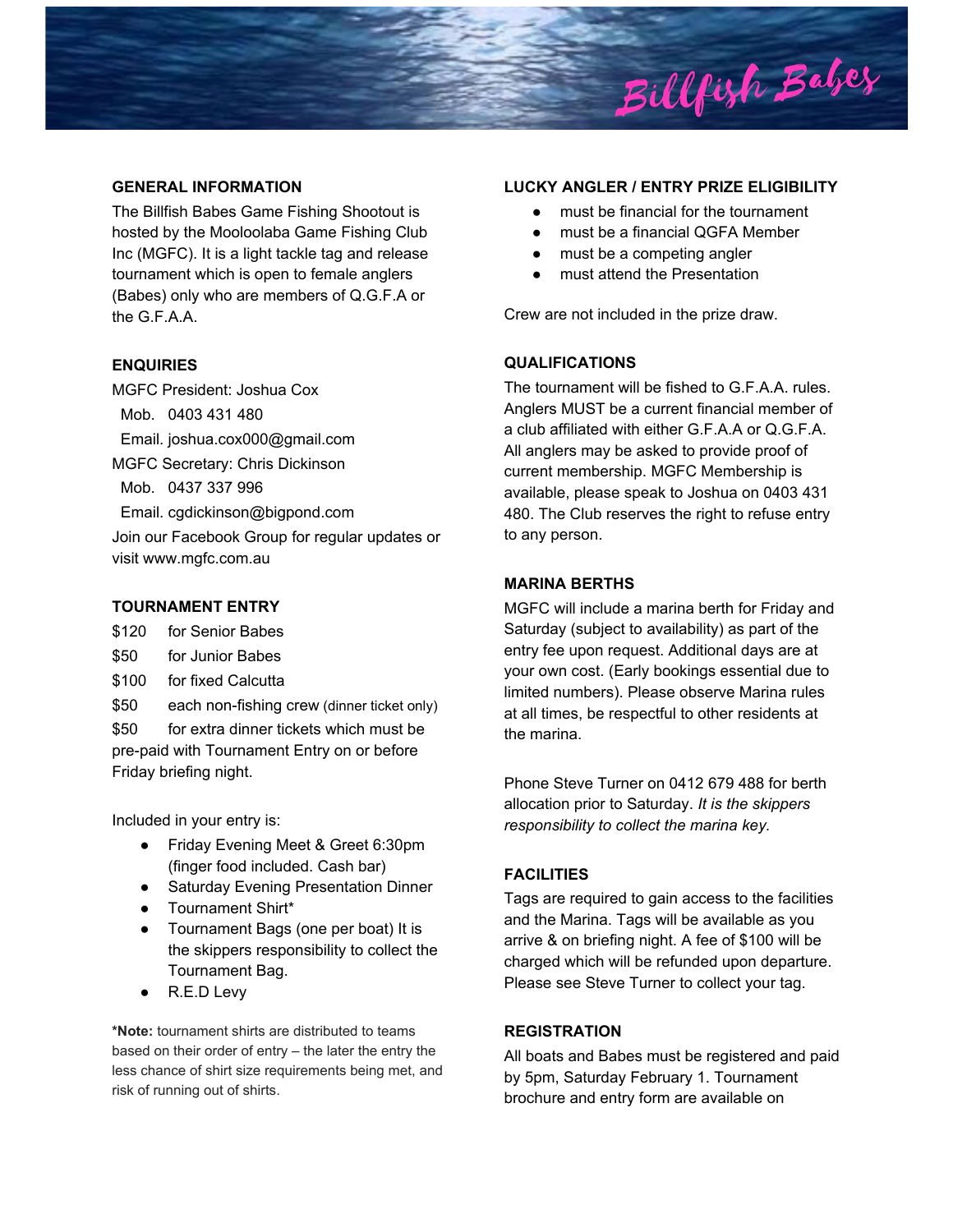

www.mgfc.com.au and our club Facebook Group. Direct bank transfers can be made to Mooloolaba Game Fishing Club.

BSB: 124 001. Account Number: 10560883.

Please use Babes or boat name as description in your payment. Please make cheques payable to Mooloolaba Game Fishing Club & post to: PO Box 1115 Mooloolaba 4557. There will be no credit card facilities available.

## **CALCUTTA**

There will be a \$100 fixed Calcutta for boats entering the tournament.

## **PRESENTATION**

Presentation of trophies will be at a Dinner upstairs at the Savvy Squire, Saturday February 8 from 7pm. Food will be served with a cash bar available.

Extra Presentation Dinner tickets are \$50 and must be pre-paid with Tournament Entry on or before Friday briefing night.

# **BOAT PARADE**

Babes are encouraged to decorate their boats and dress in fancy dress for a colourful Boat Parade through the Channel and into Mooloolaba Bay. Prizes are awarded for the best dressed boat. Boats are to meet outside the Coast Guard building by 6am for the Boat Parade to begin at 6:15am. Each Boat will be given a number in order for the judges to identify each boat. Boats will leave the harbour in numerical order.

#### **SHOTGUN START**

The Billfish Babes Game Fishing Shootout features an exhilarating shotgun start at 7am from Mooloolaba Bay. Boats are not permitted to leave the harbour before 6:15am.

# **BOATS DEPARTING OTHER PORTS**

In the interest of creating atmosphere for the event we request all boats participate in the start and depart from Mooloolaba Port.

#### **FISHING DAY & TIMES**

Saturday: Meet outside Coast Guard - 6:15am Boat Parade - Between 6:15-6:45am Shotgun Start - 7:00am Start Fishing – 8:00am Cease fishing 4:00pm

## **SKED TIMES**

10.03am, 1:03pm, 3:33pm. (Overtime permitted)

#### **SKEDS**

RADIO SKEDS VHF 21 only. Competing boats sheets. Skeds will be called on VHF 21 only.

# **WEATHER AND BREAKDOWN**

No allowance will be made for fishing time lost due to bad weather or breakdowns. The tournament committee reserves the right to cancel or postpone the tournament due to bad weather. If due to bad weather fishing is cancelled, the tournament will be postponed to the backup date of February 22.

#### **BOAT LENGTH**

For the purpose of this tournament, boat length overall is to be determined from the measurement taken from the bow, (excluding bowsprit) to stern (excluding outboard pods). This measurement will be used to determine under 7 metres or 7 metres and over categories.

## **WEIGH-INS**

Weigh-ins will be conducted at the Commodores Wharf, Pier 33 on Saturday February 8 from 4.30pm - 5:30pm. All anglers must remain with the weighmaster during weighing and recording. Fish may be weighed outside these hours by arrangement only. All edible fish may be gilled and gutted. A 10% allowance will be made for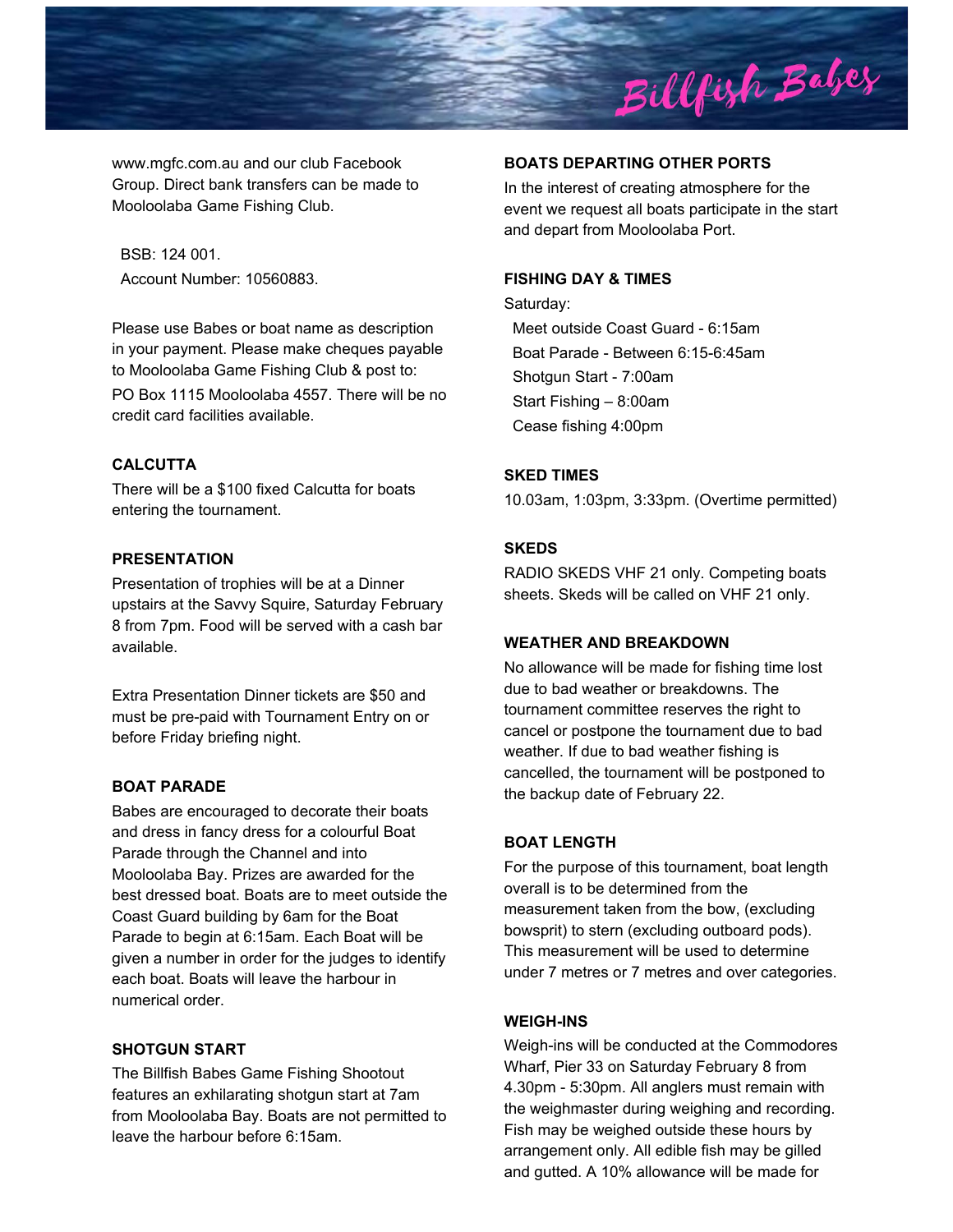

any fish gilled and gutted. No fish are to be left at the weigh station. Points will be deducted for infringements. (Record claim fish must be intact)

# **ACTIVITY SHEETS, TAG CARDS AND CAPTURE FORMS**

Daily activity sheets, tag cards and capture forms are to be delivered to the weighmaster's hands by 5:30pm Saturday February 8 or points will not be awarded. No points will be awarded unless tag cards and activity sheets are filled out correctly and the tackle has been delivered and checked by the weigh master.

## **FISHING TACKLE**

The tournament Weighmaster will perform random tackle inspections. Any team found to be using non-conforming equipment will be disqualified of any points.

## **DISPUTES COMMITTEE**

A disputes committee consisting of members of a minimum of two competing clubs will hear protests, provided they are submitted in writing no later than 2 hours after cease fishing on the day of alleged infringement. The committee's decision is final and no further discussion will be entered into.

#### **FISHING GROUNDS**

Between a line running due East from Double Island Point and a line running due East from Point Lookout.

## **SPEED LIMITS**

Whilst steaming within the confines of the Mooloolaba Harbour, the speed limit of 6 knots must be observed.

# **FUEL AND ICE**

Diesel and ice are available at Chippo's Fuel Supplies. Chippo's Fuel Supplies (Diesel) Phone: 0427 002 908 Browns (Unleaded) Phone Steve Turner on 0412 679 488 for fuel bookings

# **VENUES**

Friday Evening Meet & Greet at the MGFC Club House (to the left of Pier 33). Saturday Evening Presentation Dinner Upstairs at the Savvy Squire, Parkyn Pde, Mooloolaba.

# **SINGLEFIN BEST PHOTO AWARD**

This award will be given to the best photo or video taken during the tournament. To be eligible for the prize, please share your picture to the Moolooaba Game Fishing Club Facebook Group, or share your picture on Instagram tagging @mgfc\_fishing and @gageroadsbrewingco. Bonus points if a Gage Roads Brewing Co. drink appears in your pics!

# **TROPHIES**

- Champion Senior Babe
- Champion Junior Babe
- Champion Other Species Babe
- Champion Boat 7m and Over
- Champion Boat Under 7m
- **Best Decorated Boat**
- Last Billfish Tagged
- **Encouragement Award**
- Greenie Award
- Singlefin Best Photo Award

By entering the Tournament, all Competitors, Crew and Spectators agree to indemnify and hold MGFC harmless from and against any costs, damages, expenses, legal fees and disbursements, claims, liabilities, actions, and causes of action thereon arising from or related to any claim or threatened claim by any person or entity arising from or related to the performance of the Tournament. All Competitors, Crew and Spectators agree that all limitations or exclusions of MGFC's liability, shall extend to and be for the benefit of those individuals and entities MGFC retains for performance of the Tournament, including but not limited to MGFC's officers, committee, directors, volunteers, partners and employees. Competitors, Crew and Spectators further agree they shall make no claims or take any proceedings whatsoever directly against MGFC's officers, committee, directors, volunteers, partners and *employees, whether the claims arise in contract, tort or otherwise, and whether covered by insurance.*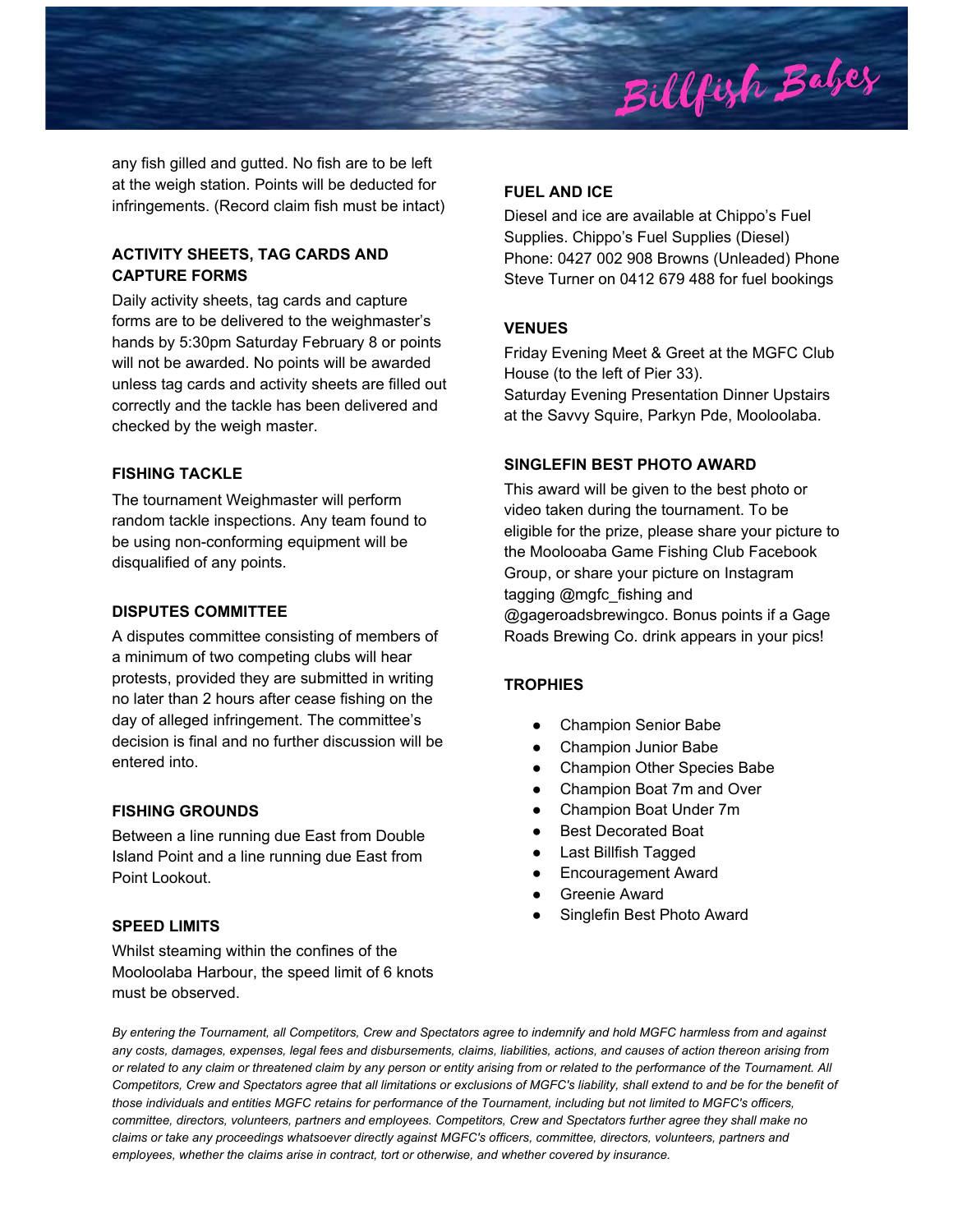

# **G.F.A.A. EQUIPMENT AND ANGLING REGULATIONS APPLY.**

- *Each team will consist of no more than 6 anglers and no less than 2.*
- *There will be 1 line category fished, 8kg only for light tackle Billfish (light tackle points 7500). Light tackle zone is in less than 150m of water.*
- *It is acknowledged that some skippers may also be anglers in which case will have equal fishing time and opportunity as the other anglers.*
- *A maximum of 2 predetermined rods set with either lures or natural dead bait may be in use at any one time by a single angler. (Clarification: 1 angler may not be on strike with more than 2 predetermined rods at any stage while trolling lures or natural dead bait).*
- *A maximum of 1 predetermined rod set with live bait may be in use at any one time by a single angler. (Clarification: 1 angler may not be on strike with more than 1 predetermined rod at any stage while live baiting). The rod must not be handled by others including pitch baiting or setting.*
- *In regards to rules 4 and 5. There must also be equal fishing "time" and "opportunity" for each angler. (Clarification: no one angler can maintain strike more than another).*
- *Skippers may maneuver the boat to assist anglers.*
- Boat crews are not permitted to assist anglers in any other way than to tag and release or capture fish as *per GFAA rules.*
- *Hookups that go into overtime are permitted on Saturday only but must be radioed into game base prior to cease fishing.*
- *Only NSW DPI Billfish tags are to be used, failure to use the correct tags will result in zero points being allocated for that fish. It is the responsibility of each competing team to provide their own tags. No points will be allocated for weighed billfish.*
- *Capture points are as follows: fish weight x 100 divided by line class. Fish may be gilled and gutted and a 10% allowance will be made for this. However potential record claims must be presented intact.*
- Other species: a limit of 2 fish of any one species per angler per day. Any fish to weigh must be equal to or *greater than line class. Eligible species are limited to: Yellowfin Tuna, Longtail Tuna, Cobia, Mahi Mahi, Spanish Mackeral, Wahoo. Queensland Bag /Possession limits apply.*
- *Any tied trophy will be awarded to the angler or team recording their points total first.*
- *The tournament committee will decide all trophy winners, that decision will be final. The club reserves the right to review the awarding of any trophy if a contravention of the fishing rules becomes apparent.*
- *No fishing including bait fishing will be allowed prior to start fishing. It is presumed that teasers are also fishing gear and may not be deployed before start fishing.*
- *Any protests are to be lodged on the day of the alleged incident. In the event of a protest a group will be formed from visiting clubs representatives and they will determine the merit of any such protest based on majority vote.*
- *Anglers MUST be a current financial member of a club affiliated with either G.F.A.A or Q.G.F.A. All trophy winners may be asked to provide proof of current membership. The club reserves the right to refuse entry to any person.*

Mooloolaba Game Fishing Club Inc. Reserves the right to refuse any application to participate in this tournament.